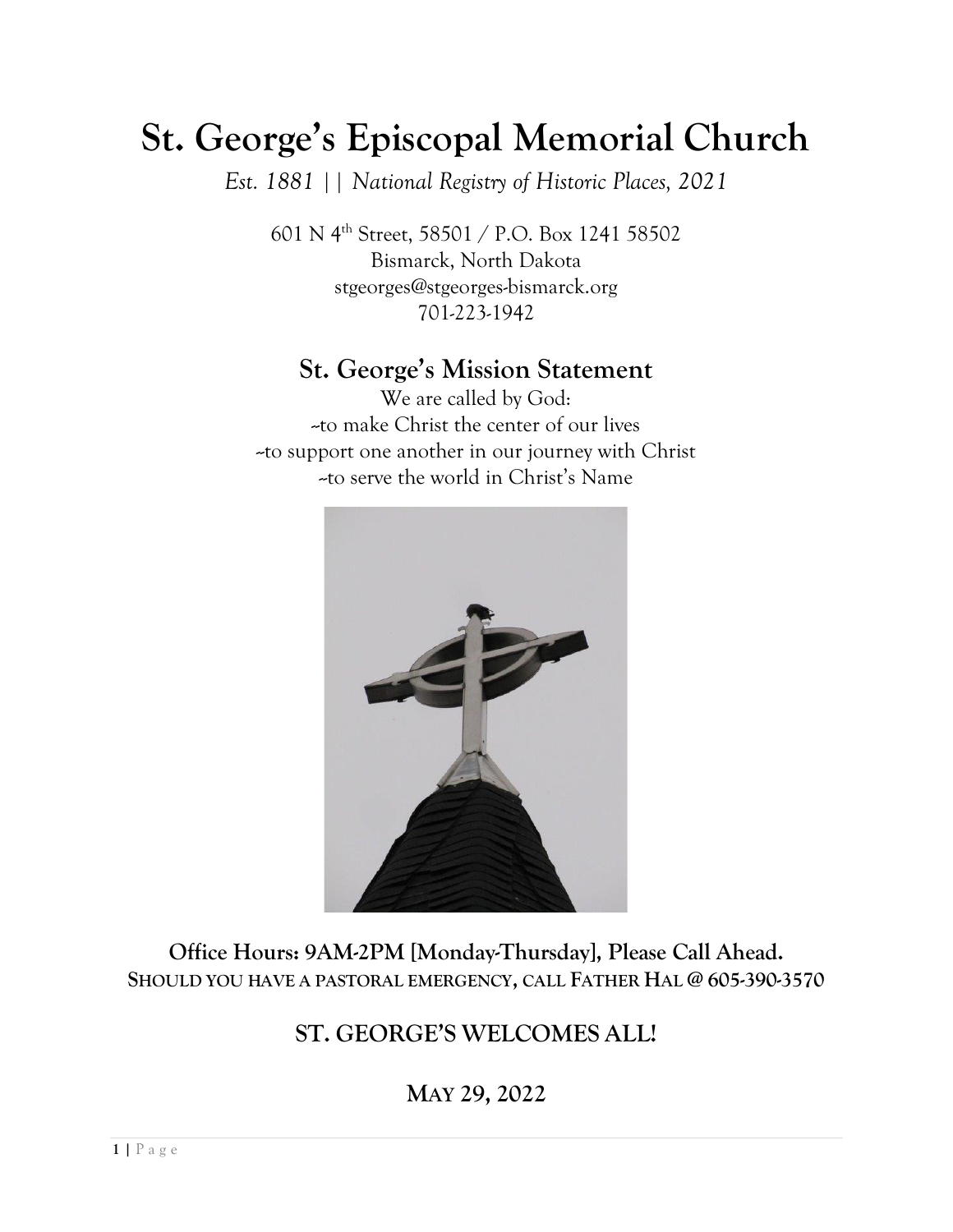### **A FEW TIPS ABOUT WORSHIP IN THE EPISCOPAL CHURCH**

#### **WHEN DO I SIT, STAND?**

We pray with words & with our posture. Directions in the worship booklet will suggest you stand, sit, or kneel—but these postures are optional & helpful if you are able. God welcomes your prayers no matter what your posture.

#### **WHAT IS HOLY EUCHARIST?**

Also called Holy Communion, the Divine Liturgy, the Great Offering, the Lord's Supper or Mass, is the sacrament commanded by Christ for the continual remembrance of his life, death, and resurrection, until his coming again. Because the Eucharist, the Church's sacrifice of praise and thanksgiving, is the way by which the sacrifice of Christ is made present, and in which he unites us to his one offering of himself is also a remembrance of the meal of bread and wine Jesus shared with his disciples.

### **HOW DO I KNOW WHEN TO SPEAK DURING WORSHIP?**

Your responses are **BOLDLY** highlighted in this worship booklet.



# **THE LITURGY OF THE WORD OF GOD**

#### **PRELUDE ORGAN/PIANO SOLO**

#### **WELCOMING REMARKS**

**People The Lord is risen indeed. Alleluia.**

#### **THE PROCESSION**

| <b>INTROIT</b> | "Thou hallowed chosen morn of praise" | Mach's mitt mir, gott        | <b>CHOIR</b>      |
|----------------|---------------------------------------|------------------------------|-------------------|
| <b>HYMN</b>    | "How Bright Appears the Morning Star" | Wie schon leuchtet HYMN #497 |                   |
| THE SALUTATION |                                       |                              | <b>BCP</b> p. 355 |
| Celebrant      | Alleluia. Christ is risen.            |                              |                   |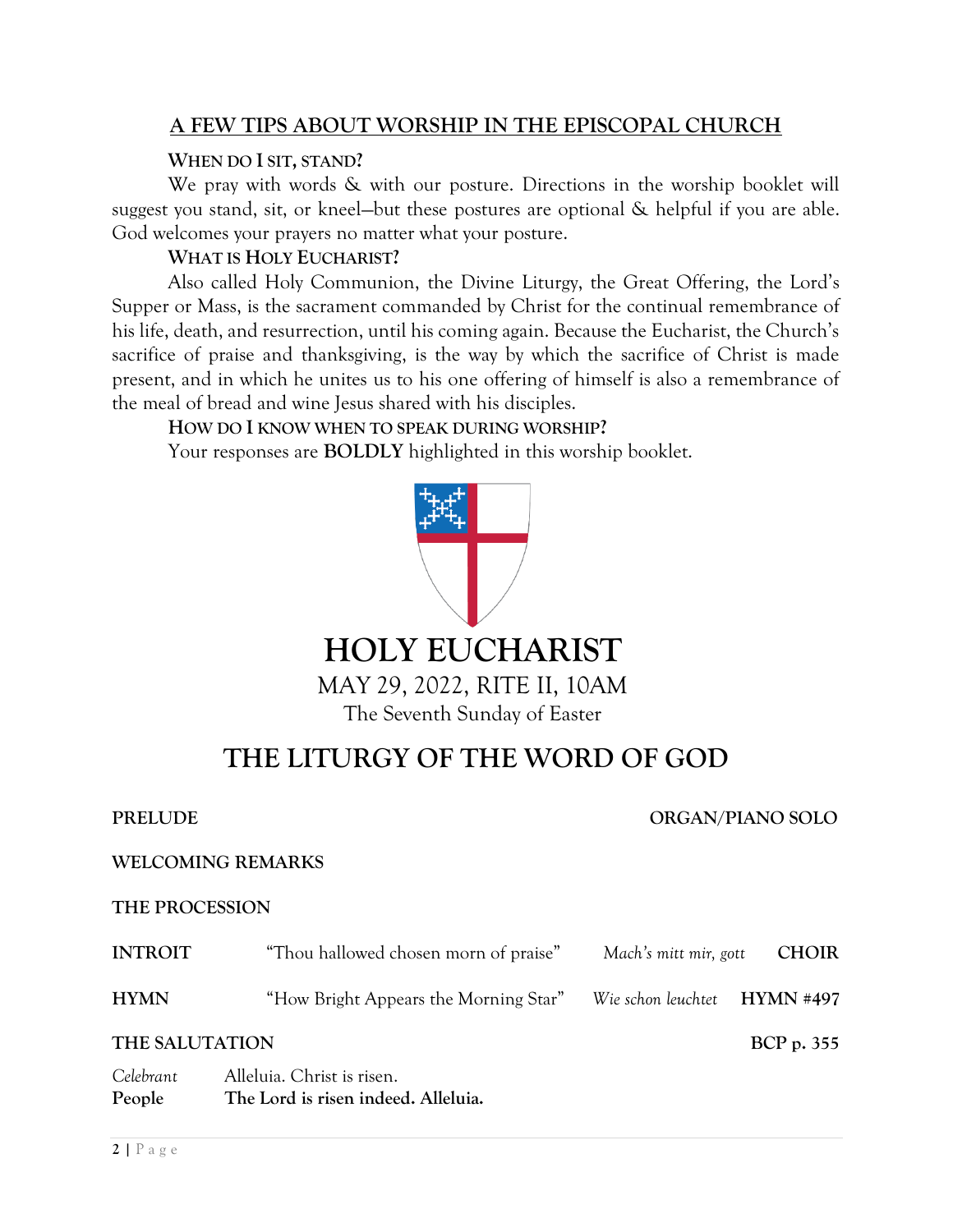#### **COLLECT FOR PURITY** BCP p.355

*Celebrant* Almighty God, to you all hearts are open, all desires known, and from you no secrets are hid: Cleanse the thoughts of our hearts by the inspiration of your Holy Spirit, that we may perfectly love you, and worthily magnify your holy Name; through Christ our Lord. **Amen**.

#### **THE GLORIA #S-278** *Mathias* **BCP p. 356**

**Glory to God in the highest, and peace to his people on earth. Lord God, heavenly King, almighty God and Father, we worship you, we give you thanks, we praise you for your glory. Lord Jesus Christ, only Son of the Father, Lord God, Lamb of God, you take away the sin of the world: have mercy on us; you are seated at the right hand of the Father: receive our prayer. For you alone are the Holy One, you alone are the Lord, you alone are the Most High, Jesus Christ, with the Holy Spirit, in the glory of God the Father. Amen.**

#### THE COLLECT FOR THE SEVENTH SUNDAY OF EASTER BCP p. 226

*Celebrant* The Lord be with you. **People And also with you.** *Celebrant* Let us pray.

O God, the King of glory, you have exalted your only Son Jesus Christ with great triumph to you kingdom in heaven: Do not leave us comfortless, but send us your Holy Spirit to strengthen us, and exalt us to that place where our Savior Christ has gone before; who lives and reigns with you and the Holy Spirit, one God, in glory everlasting. **Amen**.

#### **THE FIRST READING ACTS 16:16-34**

16 One day, as we were going to the place of prayer, we met a slave-girl who had a spirit of divination and brought her owners a great deal of money by fortune-telling. <sup>17</sup>While she followed Paul and us, she would cry out, 'These men are slaves of the Most High God, who proclaim to you a way of salvation.' <sup>18</sup>She kept doing this for many days. But Paul, very much annoyed, turned and said to the spirit, 'I order you in the name of Jesus Christ to come out of her.' And it came out that very hour.

19 But when her owners saw that their hope of making money was gone, they seized Paul and Silas and dragged them into the market-place before the authorities.<sup>20</sup>When they had brought them before the magistrates, they said, 'These men are disturbing our city; they are Jews<sup>21</sup> and are advocating customs that are not lawful for us as Romans to adopt or observe.<sup>' 22</sup>The crowd joined in attacking them, and the magistrates had them stripped of their clothing and ordered them to be beaten with rods. <sup>23</sup> After they had given them a severe flogging, they threw them into prison and ordered the jailer to keep them securely. <sup>24</sup>Following these instructions, he put them in the innermost cell and fastened their feet in the stocks.

25 About midnight Paul and Silas were praying and singing hymns to God, and the prisoners were listening to them. <sup>26</sup>Suddenly there was an earthquake, so violent that the foundations of the prison were shaken; and immediately all the doors were opened and everyone's chains were unfastened. <sup>27</sup>When the jailer woke up and saw the prison doors wide open, he drew his sword and was about to kill himself, since he supposed that the prisoners had escaped. <sup>28</sup>But Paul shouted in a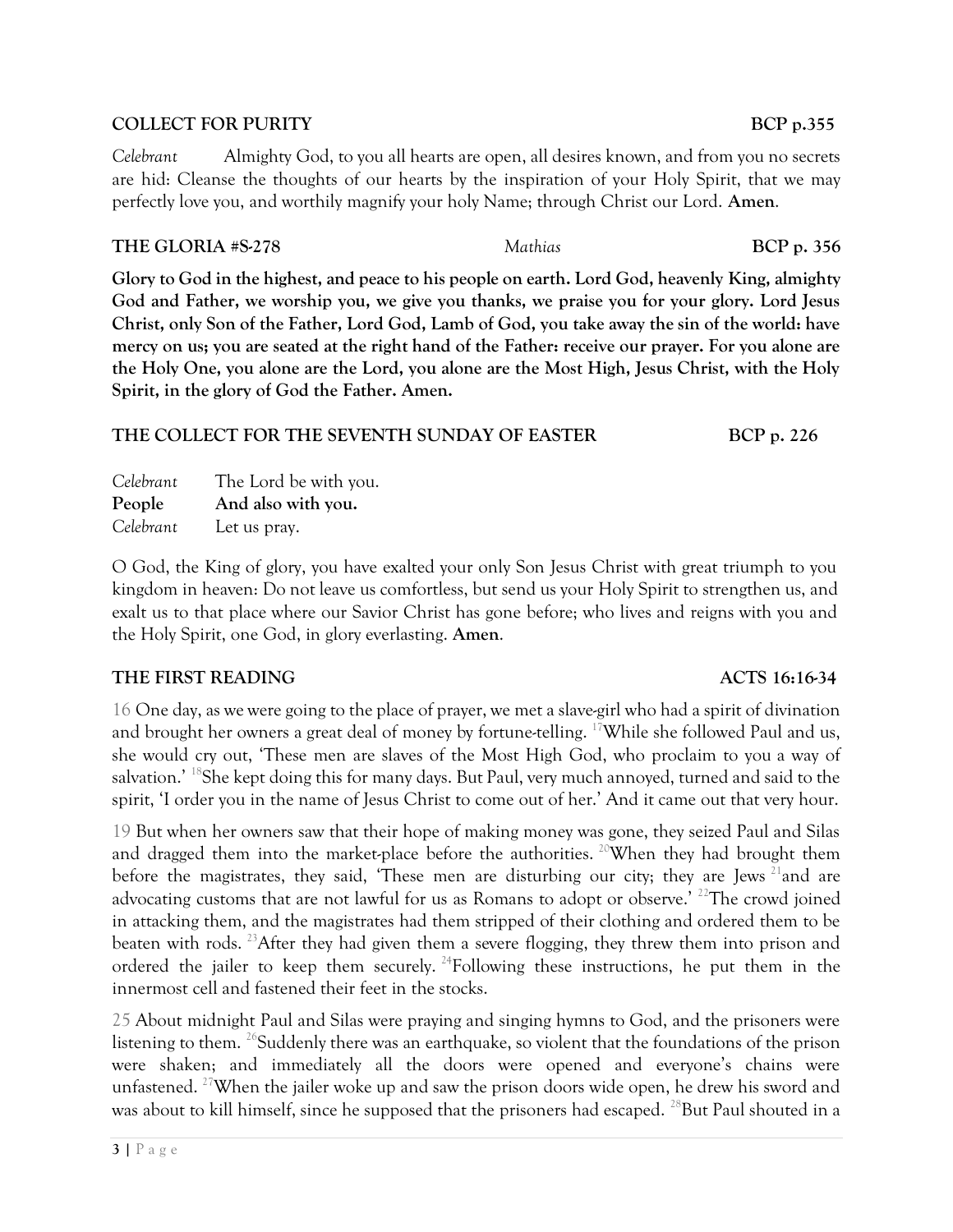loud voice, 'Do not harm yourself, for we are all here.' <sup>29</sup>The jailer called for lights, and rushing in, he fell down trembling before Paul and Silas. <sup>30</sup>Then he brought them outside and said, 'Sirs, what must I do to be saved?' <sup>31</sup>They answered, 'Believe on the Lord Jesus, and you will be saved, you and your household.' <sup>32</sup>They spoke the word of the Lord to him and to all who were in his house. <sup>33</sup>At the same hour of the night he took them and washed their wounds; then he and his entire family were baptized without delay.  $^{34}$ He brought them up into the house and set food before them; and he and his entire household rejoiced that he had become a believer in God.

| Reader | The Word of the Lord. |
|--------|-----------------------|
| People | Thanks be to God.     |

**PSALM** 97 *Dominus regnavit BCP p. 726* 

**1 The LORD is King; let the earth rejoice; \* let the multitude of the isles be glad.**

**2 Clouds and darkness are round about him, \* righteousness and justice are the foundations of his throne.**

**3 A fire goes before him \* and burns up his enemies on every side.**

- **4 His lightnings light up the world; \* the earth sees it and is afraid.**
- **5 The mountains melt like wax at the presence of the LORD, \* at the presence of the Lord of the whole earth.**

**6 The heavens declare his righteousness, \* and all the peoples see his glory.**

**7 Confounded be all who worship carved images and delight in false gods! \* Bow down before him, all you gods.**

**8 Zion hears and is glad, and the cities of Judah rejoice, \* because of your judgments, O LORD.**

**9 For you are the LORD, most high over all the earth; \* you are exalted far above all gods.**

**10 The LORD loves those who hate evil; \* he preserves the lives of his saints and delivers them from the hand of the wicked.**

**11 Light has sprung up for the righteous, \* and joyful gladness for those who are truehearted.**

**12 Rejoice in the LORD, you righteous, \* and give thanks to his holy Name.**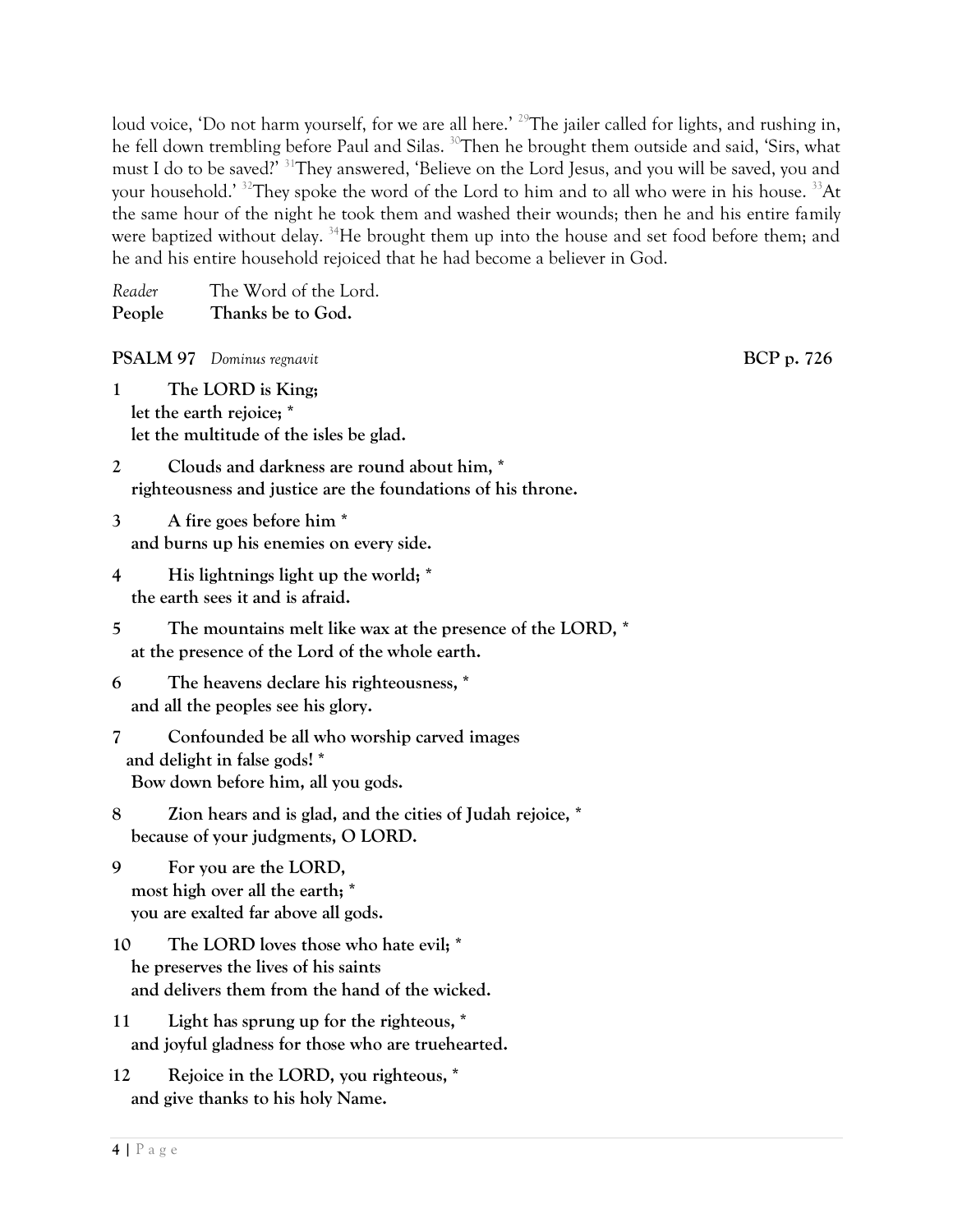#### **THE SECOND READING REVELATION 22:12-14, 16-17,20-21**

 $12$  'See, I am coming soon; my reward is with me, to repay according to everyone's work.  $13$ I am the Alpha and the Omega, the first and the last, the beginning and the end.'  $^{14}$  Blessed are those who wash their robes, so that they will have the right to the tree of life and may enter the city by the gates. <sup>16</sup> 'It is I, Jesus, who sent my angel to you with this testimony for the churches. I am the root and the descendant of David, the bright morning star.' <sup>17</sup> The Spirit and the bride say, 'Come.' And let everyone who hears say, 'Come.' And let everyone who is thirsty come. Let anyone who wishes take the water of life as a gift. <sup>20</sup> The one who testifies to these things says, 'Surely I am coming soon.' Amen. Come, Lord Jesus!<sup>21</sup>The grace of the Lord Jesus be with all the saints. Amen.

*Reader* The Word of the Lord. **People Thanks be to God.**



Text: CMD; Horatius Bonar, 1808-1889, alt. Music: trad. English melody, adapt. by Ralph Vaughan Williams, 1872-1958.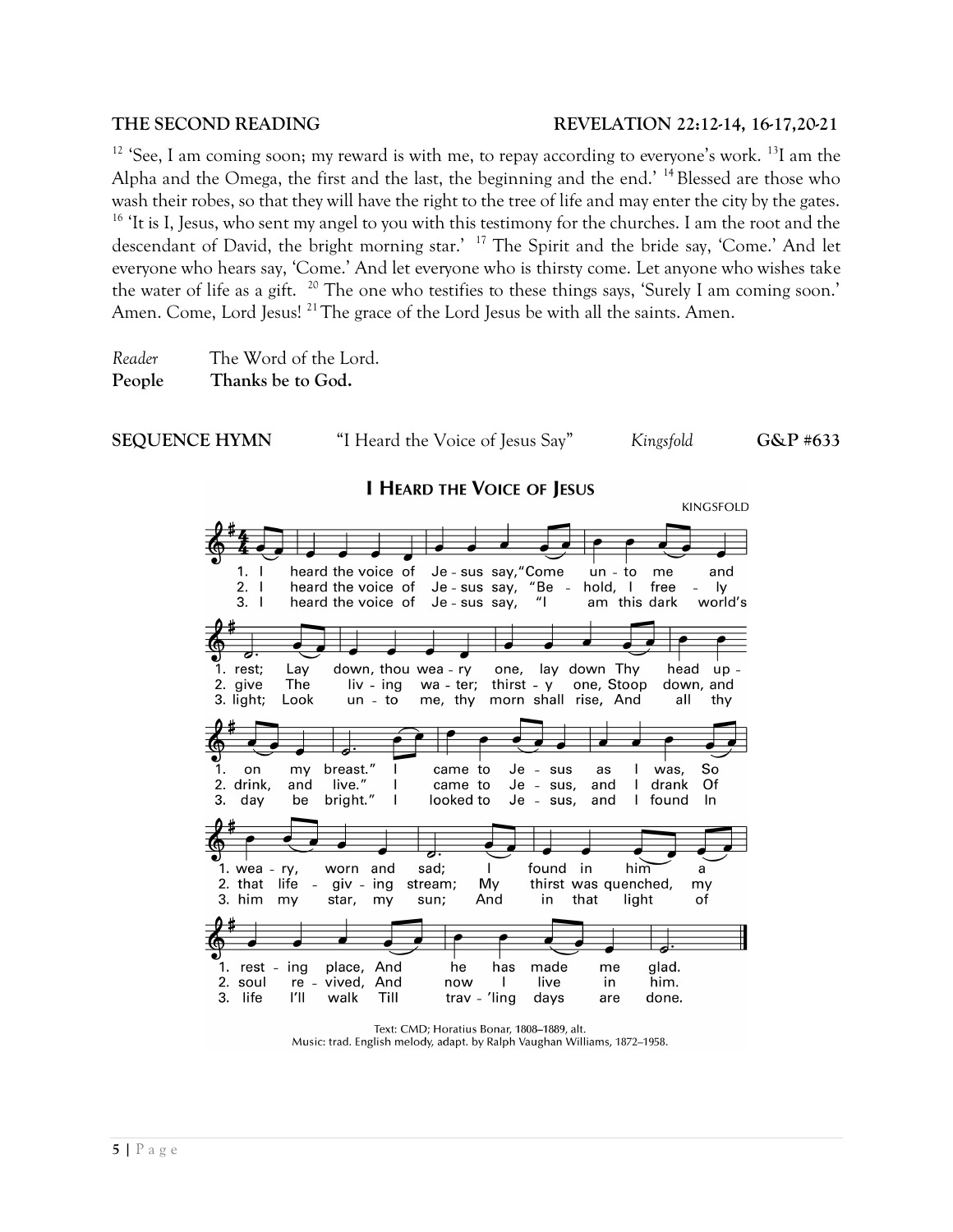#### **THE GOSPEL IOHN 17:20-26**

20 'I ask not only on behalf of these, but also on behalf of those who will believe in me through their word, <sup>21</sup>that they may all be one. As you, Father, are in me and I am in you, may they also be in us, so that the world may believe that you have sent me. <sup>22</sup>The glory that you have given me I have given them, so that they may be one, as we are one,  $^{23}$ I in them and you in me, that they may become completely one, so that the world may know that you have sent me and have loved them even as you have loved me. <sup>24</sup>Father, I desire that those also, whom you have given me, may be with me where I am, to see my glory, which you have given me because you loved me before the foundation of the world.

25 'Righteous Father, the world does not know you, but I know you; and these know that you have sent me. <sup>26</sup>I made your name known to them, and I will make it known, so that the love with which you have loved me may be in them, and I in them.'

| Deacon | The Gospel of the Lord.     |
|--------|-----------------------------|
| People | Praise to you, Lord Christ. |

#### **THE SERMON THE SERMON** *THE SERMON*

#### **THE NICENE CREED BCP** p. 358

**We believe in one God, the Father, the Almighty, maker of heaven and earth, of all that is, seen and unseen.**

**We believe in one Lord, Jesus Christ, the only Son of God, eternally begotten of the Father, God from God, Light from Light, true God from true God, begotten, not made, of one Being with the Father. Through him all things were made. For us and for our salvation he came down from heaven: by the power of the Holy Spirit he became incarnate from the Virgin Mary, and was made man. For our sake he was crucified under Pontius Pilate; he suffered death and was buried. On the third day he rose again in accordance with the Scriptures; he ascended into heaven and is seated at the right hand of the Father.**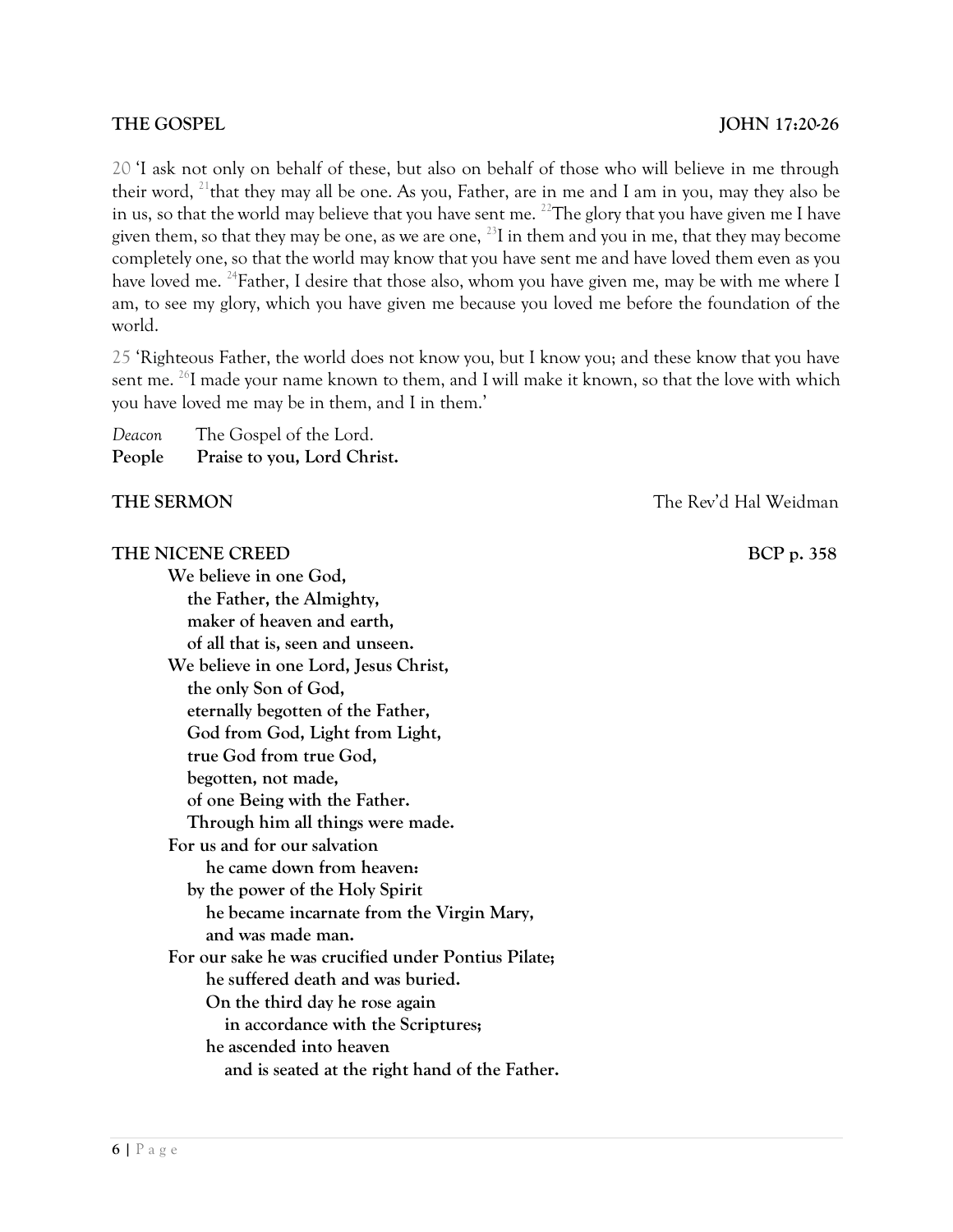**He will come again in glory to judge the living and the dead, and his kingdom will have no end. We believe in the Holy Spirit, the Lord, the giver of life, who proceeds from the Father and the Son. With the Father and the Son he is worshiped and glorified. He has spoken through the Prophets. We believe in one holy catholic and apostolic Church. We acknowledge one baptism for the forgiveness of sins. We look for the resurrection of the dead, and the life of the world to come. Amen.**

### **PRAYERS OF THE PEOPLE, FORM II** BCP p. 385

*The People stand or kneel as they are able.*

I ask your prayers for God's people throughout the world; for our Bishop(s) Justin, Michael, and Tom; for this gathering; and for all ministers and people. Pray for the Church.

*Silence*

I ask your prayers for peace; for goodwill among nations, especially Ukraine and Russia; and for the well-being of all people.

Pray for justice and peace.

*Silence*

I ask your prayers for the poor, the sick, the hungry, the oppressed, and those in prison. Pray for those in any need or trouble.

*Silence*

I ask your prayers for all who seek God, or a deeper knowledge of him. Pray that they may find and be found by him.

*Silence*

I ask your prayers for the departed, especially Bradley Holbrook and The Rev'd Dr Susanna Metz. Pray for those who have died.

*Silence*

I ask your prayers for: Mary, Dolly, Shawn and Dionne, Irene, Darlene, Norma, Lorraine, Nancy, Fr Randy and Jo Ann, Anita, Ray, Melody, Peggy, Arlyce, Leah, Ron and Carol, Brenda; Susan; Carol; Randy; Bishop Dabney; and Brian E.

I ask your thanksgiving for those we mention now, silently or aloud.

*Silence*

Praise God for those in every generation in whom Christ has been honored. Pray that we may have grace to glorify Christ in our own day. *Silence*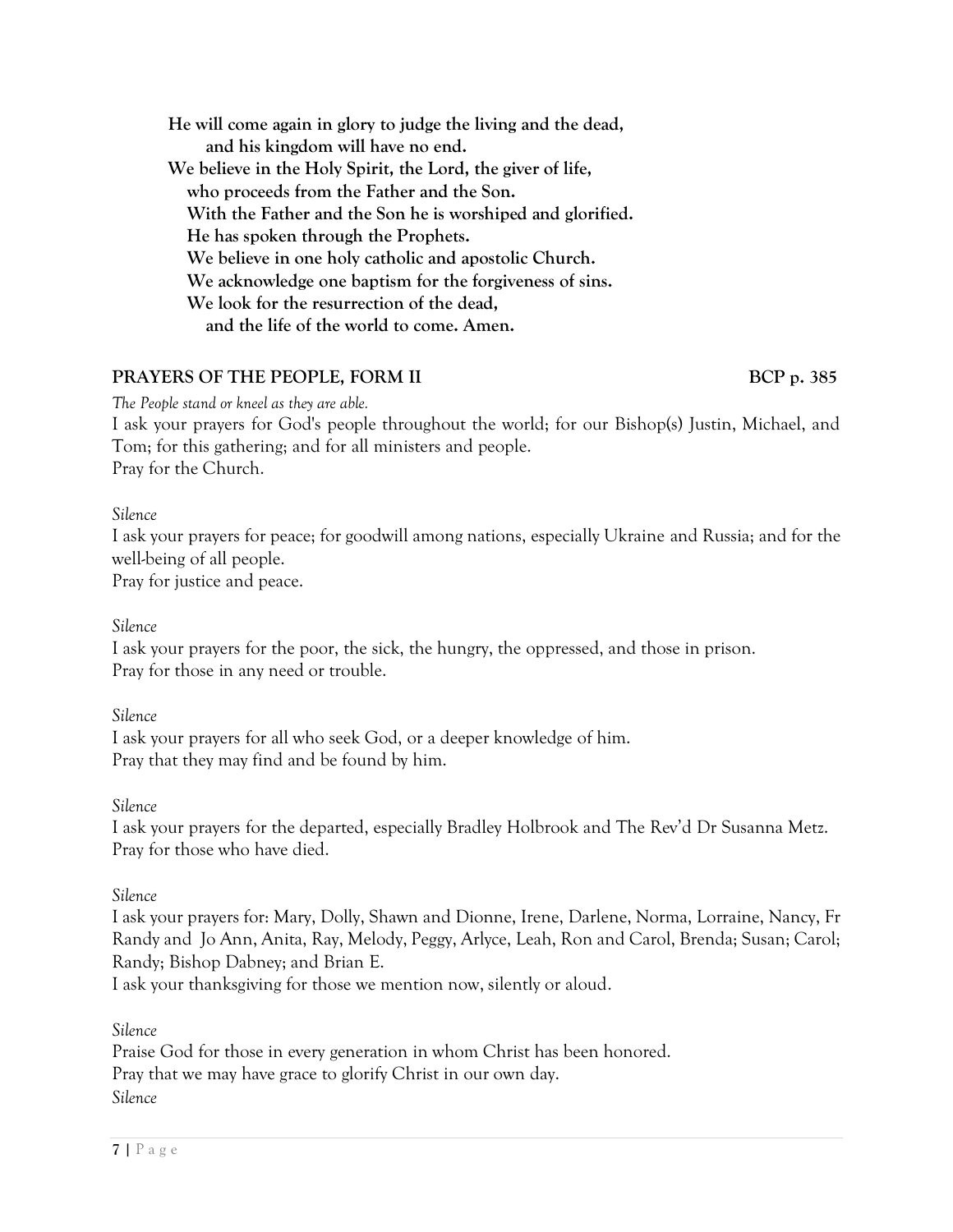#### **THE CONFESSION** BCP p. 360

Deacon: Let us confess our sins against God and our neighbor.

**Most merciful God, we confess that we have sinned against you in thought, word, and deed, by what we have done, and by what we have left undone. We have not loved you with our whole heart; we have not loved our neighbors as ourselves. We are truly sorry and we humbly repent. For the sake of your Son Jesus Christ, have mercy on us and forgive us; that we may delight in your will, and walk in your ways, to the glory of your Name. Amen.**

#### **THE ABSOLUTION** BCP p. 360

Almighty God have mercy on you, forgive you all your sins through our Lord Jesus Christ, strengthen you in all goodness, and by the power of the Holy Spirit keep you in eternal life. **Amen***.* 

#### **THE PEACE**

*All stand as able.*

*Celebrant* The peace of the Lord be always with you. **People And also with you.**

#### **ANNOUNCEMENTS**

#### **THE OFFERTORY SENTENCE BCP** p. 376

*Celebrant* Each of you should give what you have decided in your heart to give, not reluctantly or under compulsion, for… People God loves a cheerful giver. - 2 Corinthians 9:7 [NIV]

#### **THE OFFERTORY** PIANO/ORGAN SOLO

**THE DOXOLOGY** (v.3) *Old 100th* 

**HYMN #380**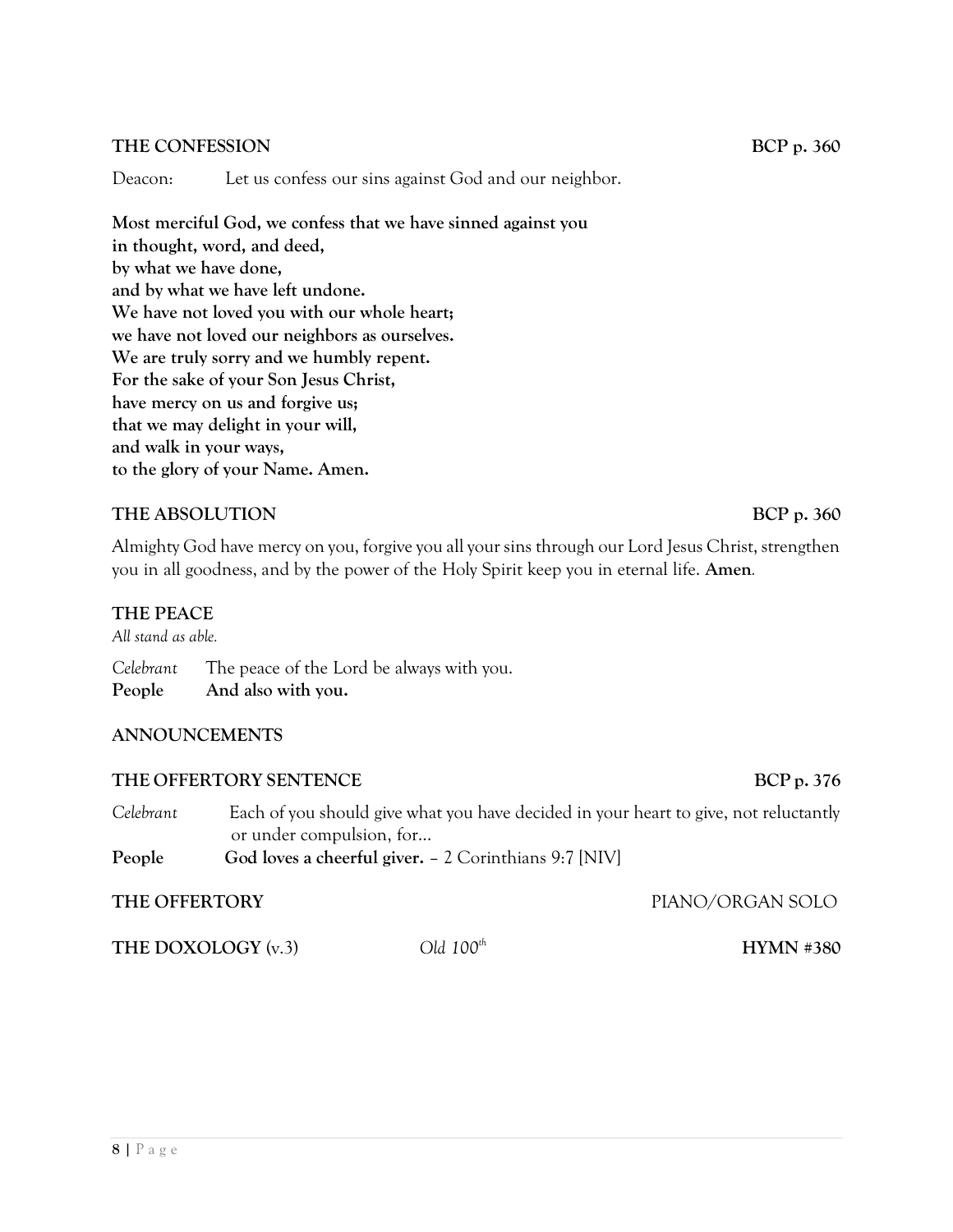## **THE LITURGY OF HOLY COMMUNION**

#### **THE GREAT THANKSGIVING Eucharistic Prayer D...... BCP p. 372**

| Celebrant The Lord be with you.<br>People And also with you.                                           |
|--------------------------------------------------------------------------------------------------------|
| Celebrant Lift up your hearts.<br>People We lift them to the Lord.                                     |
| Celebrant Let us give thanks to the Lord our God.<br>People It is right to give him thanks and praise. |

*Then, facing the Holy Table, the Celebrant proceeds*

*Celebrant* It is truly right to glorify you, Father, and to give you thanks; for you alone are God, living and true, dwelling in light inaccessible from before time and for ever. Fountain of life and source of all goodness, you made all things and fill them with your blessing; you created them to rejoice in the splendor of your radiance. Countless throngs of angels stand before you to serve you night and day; and, beholding the glory of your presence, they offer you unceasing praise. Joining with them, and giving voice to every creature under heaven, we acclaim you, and glorify your Name, as we sing,

**THE SANCTUS** *Schubert/Proulx* **Hymnal #S-130**

**Holy, Holy, Holy Lord, God of power and might, Holy, Holy, Holy Lord, God of power and might heaven and earth are full, full of your glory. Hosanna in the highest. Hosanna in the highest. Blessed is he who comes in the name of the Lord. Hosanna in the highest. Hosanna in the highest.**

*The people may stand or kneel as they are able. BCP p.373*

We acclaim you, holy Lord, glorious in power. Your mighty works reveal your wisdom and love. You formed us in your own image, giving the whole world into our care, so that, in obedience to you, our Creator, we might rule and serve all your creatures. When our disobedience took us far from you, you did not abandon us to the power of death. In your mercy you came to our help, so that in seeking you we might find you. Again and again you called us into covenant with you, and through the prophets you taught us to hope for salvation.

Father, you loved the world so much that in the fullness of time you sent your only Son to be our Savior. Incarnate by the Holy Spirit, born of the Virgin Mary, he lived as one of us, yet without sin. To the poor he proclaimed the good news of salvation; to prisoners, freedom; to the sorrowful, joy. To fulfill your purpose he gave himself up to death; and, rising from the grave, destroyed death, and made the whole creation new.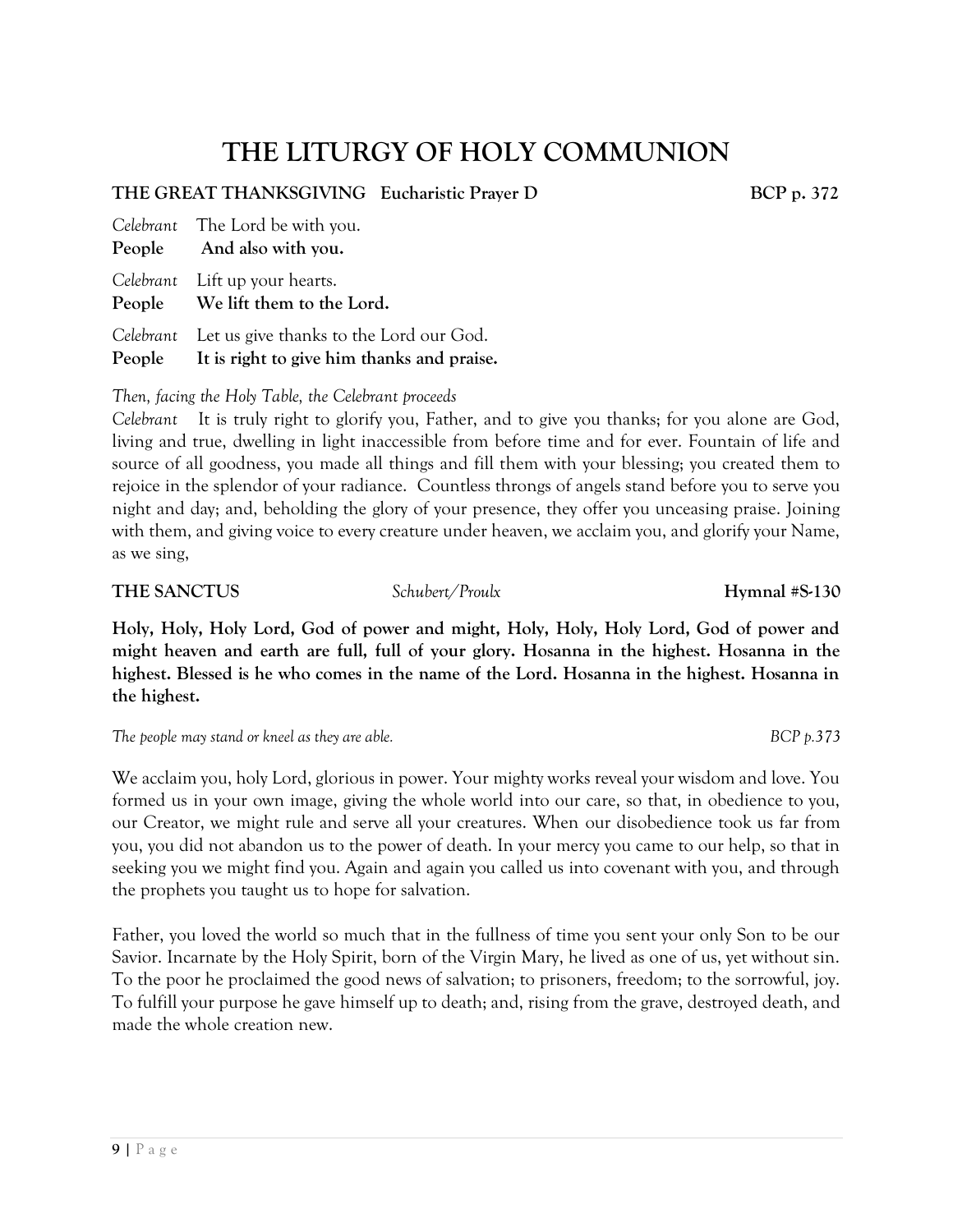And, that we might live no longer for ourselves, but for him who died and rose for us, he sent the Holy Spirit, his own first gift for those who believe, to complete his work in the world, and to bring to fulfillment the sanctification of all.

*At the following words concerning the bread, the Celebrant is to hold it, or lay a hand upon it, and at the words concerning the cup, to hold or place a hand upon the cup and any other vessel containing wine to be consecrated.*

When the hour had come for him to be glorified by you, his heavenly Father, having loved his own who were in the world, he loved them to the end; at supper with them he took bread, and when he had given thanks to you, he broke it, and gave it to his disciples, and said, "Take, eat: This is my Body, which is given for you. Do this for the remembrance of me."

After supper he took the cup of wine; and when he had given thanks, he gave it to them, and said, "Drink this, all of you: This is my Blood of the new Covenant, which is shed for you and for many for the forgiveness of sins. Whenever you drink it, do this for the remembrance of me."

Father, we now celebrate this memorial of our redemption. Recalling Christ's death and his descent among the dead, proclaiming his resurrection and ascension to your right hand, awaiting his coming in glory; and offering to you, from the gifts you have given us, this bread and this cup, we praise you and we bless you.

*Celebrant and People*

**We praise you, we bless you, we give thanks to you, and we pray to you, Lord our God.**

#### *The Celebrant continues*

Lord, we pray that in your goodness and mercy your Holy Spirit may descend upon us, and  $\dagger$  upon these gifts, sanctifying them and showing them to be holy gifts for your holy people, the bread of life and the cup of salvation, the Body and Blood of your Son Jesus Christ.

Grant that all who share this bread and cup may become one body and one spirit, a living sacrifice in Christ, to the praise of your Name.

Remember, Lord, your one holy catholic and apostolic Church, redeemed by the blood of your Christ. Reveal its unity, guard its faith, and preserve it in peace.

And grant that we may find our inheritance with [the Blessed Virgin Mary, with patriarchs, prophets, apostles, and martyrs, (with St. George) and] all the saints who have found favor with you in ages past. We praise you in union with them and give you glory through your Son Jesus Christ our Lord.

Through Christ, and with Christ, and in Christ, all honor and glory are yours, Almighty God and Father, in the unity of the Holy Spirit, for ever and ever. **AMEN**.

And now, as our Savior Christ has taught us, we are bold to say,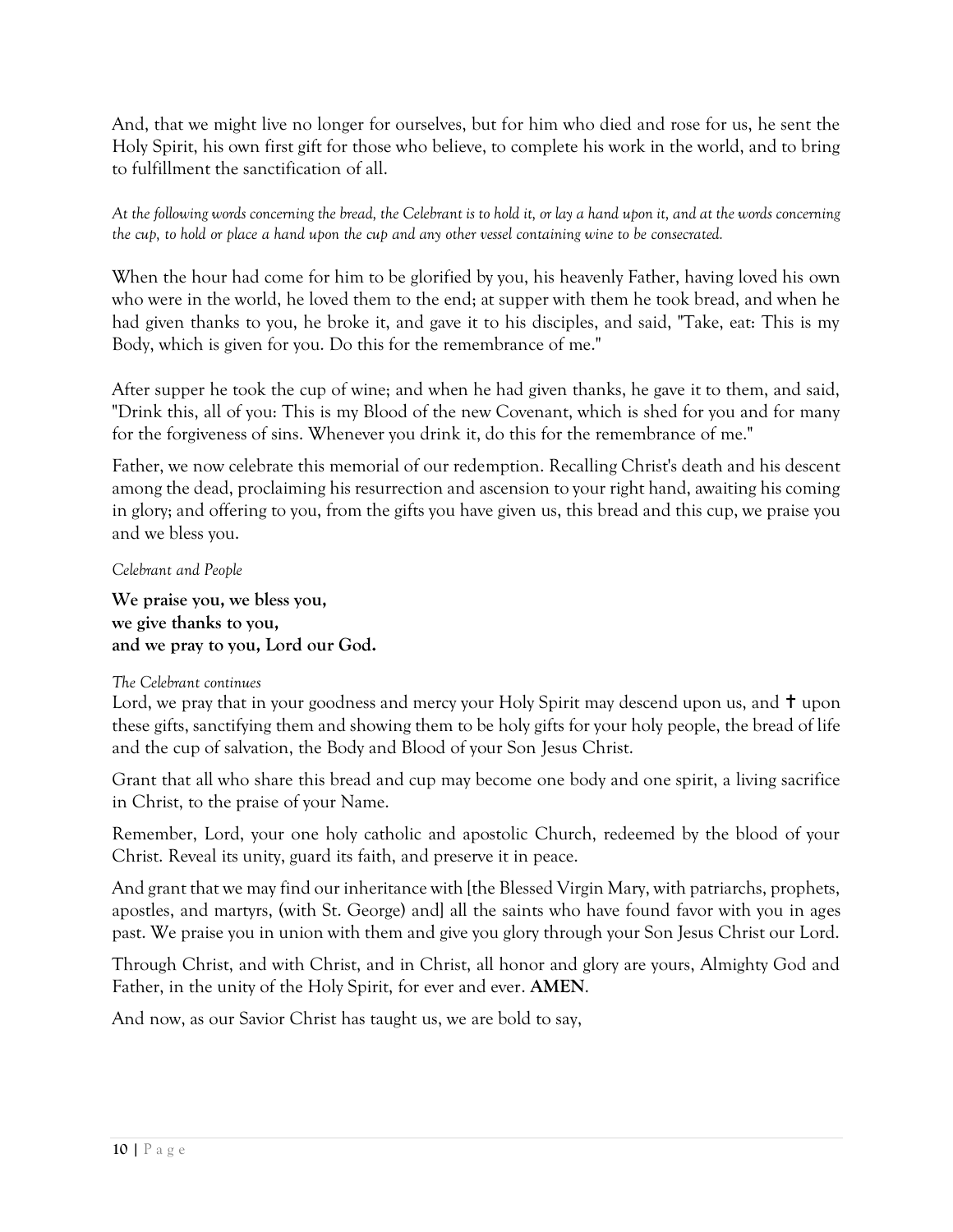## **THE LORD'S PRAYER** BCP p. 364

| Our Father, who art in heaven,<br>hallowed be thy Name,<br>thy kingdom come,<br>thy will be done,<br>on earth as it is in heaven.<br>Give us this day our daily bread.<br>And forgive us our trespasses,<br>as we forgive those<br>who trespass against us.<br>And lead us not into temptation,<br>but deliver us from evil.<br>For thine is the kingdom,<br>and the power, and the glory,<br>for ever and ever. Amen. |                             |                   |                  |
|------------------------------------------------------------------------------------------------------------------------------------------------------------------------------------------------------------------------------------------------------------------------------------------------------------------------------------------------------------------------------------------------------------------------|-----------------------------|-------------------|------------------|
| THE BREAKING OF THE BREAD                                                                                                                                                                                                                                                                                                                                                                                              |                             |                   | BCP p. 364       |
| The Celebrant breaks the consecrated Bread.                                                                                                                                                                                                                                                                                                                                                                            |                             |                   |                  |
| Stillness<br><b>FRACTION ANTHEM</b>                                                                                                                                                                                                                                                                                                                                                                                    | "This is the feast" $(v,1)$ | Festival Canticle | HYMN #417        |
| Stillness<br>THE INVITATION TO HOLY COMMUNION                                                                                                                                                                                                                                                                                                                                                                          |                             |                   |                  |
| The Gifts of God for the People of God.<br>The ministers receive the Sacrament and then immediately deliver it to the people.                                                                                                                                                                                                                                                                                          |                             |                   |                  |
| The Bread and the Blessing of the Blood of Christ are given with these words                                                                                                                                                                                                                                                                                                                                           |                             |                   |                  |
| "The Body of Christ, the bread of heaven."<br>"The Blood of Christ, the cup of salvation."                                                                                                                                                                                                                                                                                                                             |                             |                   |                  |
| <b>COMMUNION HYMN</b>                                                                                                                                                                                                                                                                                                                                                                                                  | "Lord of all Hopefulness"   | Slane             | <b>HYMN #482</b> |
| THE CLEARING OF THE ALTAR                                                                                                                                                                                                                                                                                                                                                                                              |                             |                   | Deacon           |
| THE POST COMMUNION PRAYER                                                                                                                                                                                                                                                                                                                                                                                              |                             |                   | BCP p. 366       |
| Let us pray.                                                                                                                                                                                                                                                                                                                                                                                                           |                             |                   |                  |
| Almighty and everliving God,<br>we thank you for feeding us with the spiritual food<br>of the most precious Body and Blood<br>of your Son our Savior Jesus Christ;<br>and for assuring us in these holy mysteries<br>that we are living members of the Body of your Son,<br>and heirs of your eternal kingdom.<br>And now, Father, send us out                                                                         |                             |                   |                  |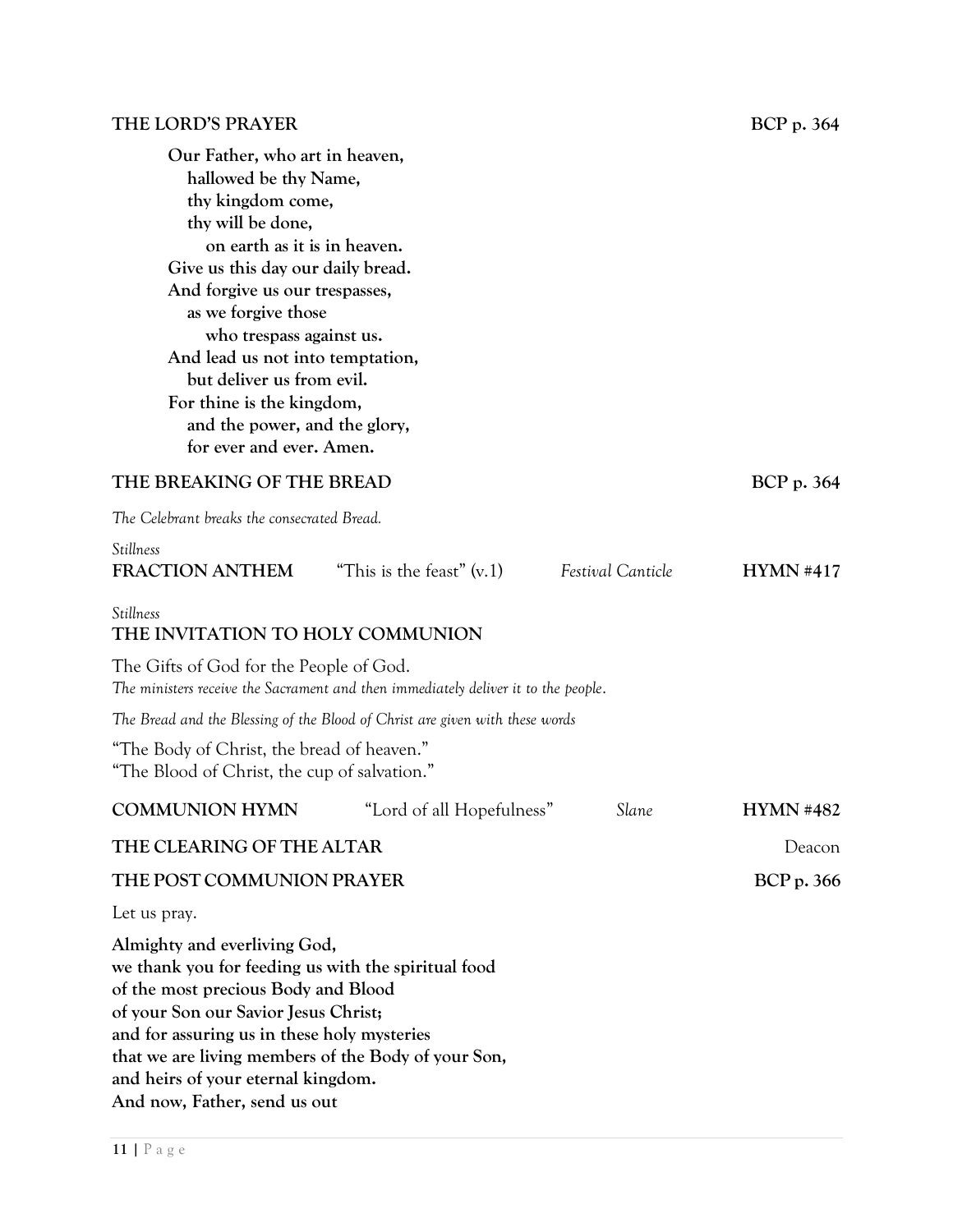**to do the work you have given us to do, to love and serve you as faithful witnesses of Christ our Lord. To him, to you, and to the Holy Spirit, be honor and glory, now and for ever. AMEN.**

#### **THE BLESSING The Book of Occasional Services, p. 13**

The God of peace, who brought again from the dead our Lord Jesus Christ, the great Shepherd of the sheep, through the blood of the everlasting covenant, make you perfect in every good work to do his will, working in you that which is well-pleasing in his sight; and the blessing of God Almighty, the Father, the Son, and the Holy Spirit, be among you, and remain with you always. **Amen***.*

| <b>HYMN</b> | "All Hail the Power of Jesus' Name" (v.1-3) |  | Coronation HYMN #450 |
|-------------|---------------------------------------------|--|----------------------|
|             |                                             |  |                      |

#### **THE PROCESSION**

## **THE DISMISSAL .............................................. BCP p. 366** *Deacon* Go in peace to love and serve the Lord. Alleluia, Alleluia. **People Thanks be to God. Alleluia, Alleluia.**

#### **POSTLUDE CONGRESSION CONGRESS IN A SEXUAL DECAY POSTLUDE**

*Permission to podcast/stream the music in this service obtained from* **ONE LICENSE, License #A-604024***. All rights reserved.*

### **CALENDAR**

#### **May**

5/29 – **Sunday -** 9:15AM, Choir; 10AM, Eucharist; 11AM, Coffee Hour 5/30 – **Monday - Memorial Day**; Office Closed

#### **June**

6/1- **Wednesday** – 6:15PM, Choir

- 6/5 **PENTECOST DAY/WHITSUNDAY—9:15AM,** Choir; 10AM, Eucharist; 11AM, Parish Photo—[**PHOTOGRAPHER NEEDED**!]
- 6/7 **Tuesday** 11AM, Centering Prayer
- 6/8 Wednesday Father Hal's 20<sup>th</sup> Anniversary of being ordained a deacon
- 6/10 **Friday** Office Closed
- 6/12 **Trinity Sunday** 10AM, Eucharist; 11AM, Education for all ages
- 6/13 **Monday** 5:30PM, Partnership 4 reNEWal [P4R]
- 6/14 **Tuesday - Primary Elections –** 5:30PM P4R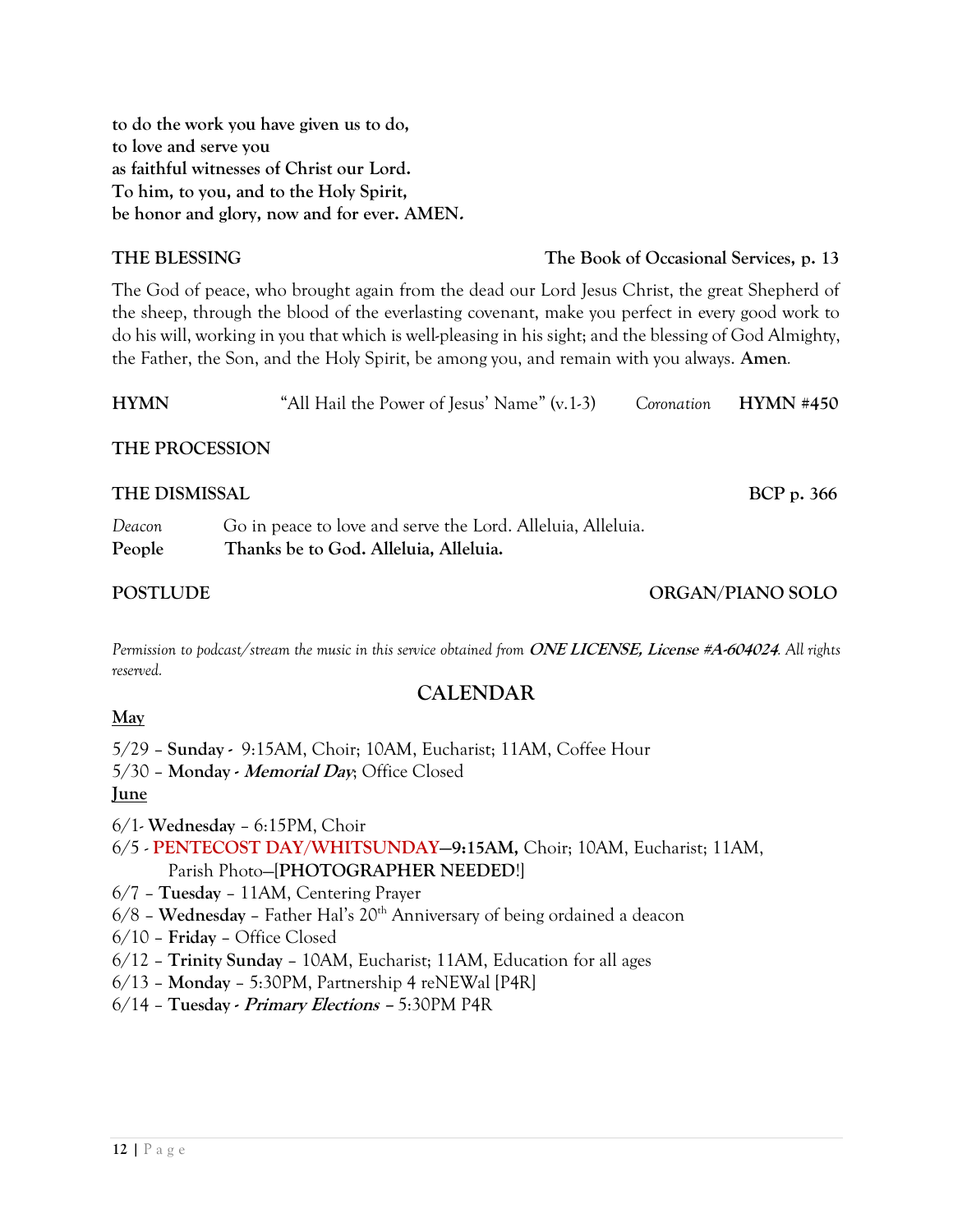#### **LAND ACKNOWLEDGMENT**

Our diocese encompasses traditional tribal homelands of Dakota, Lakota, Nakota, Turtle Mountain Chippewa, Mandan, Hidatsa, and Arikara people. We acknowledge and understand that this land was stewarded by the people who lived here for thousands of years before the arrival of Europeans and express our appreciation for their continued faithful stewardship of this land.

### **ST. GEORGE'S PRAYER LIST**

#### **FOR THE CHURCH**

Justin, Archbishop of Canterbury; Michael, Presiding Bishop; Tom, Provisional Bishop; members of the Standing Committee; Steve, Diocesan Minister; Kim, Regional Coordinator for Episcopal Ministry in Northwestern North Dakota; Hal, Rector; Zanne, Canon; Beth, Ed and Jane, Deacons.

#### **ANGLICAN & DIOCESE OF NORTH DAKOTA CYCLES OF PRAYER**

The Church of South India (United); Clergy Serving Elsewhere or on Leave: Matthew Coomber, Mary Gokey, Alex Lodu-Kenyi, Gadi Edward, Sally Smythe, Erin Richards, Lindsey Dwarf, Zechariah Reng, Brandon Mauai, Crystal Towers; and for the Community of Deacons: the Rev Dn. Sloane Floberg and the Rev Dn. Terry Overbo, co-chairs.

#### **FOR THOSE IN GOVERNMENT**

Joe, our President; Doug, our Governor; and Steve, Tim, and Gerarld, our Mayors

#### **FOR OUR MEN AND WOMEN SERVING IN THE ARMED FORCES**

Ethan, Joe, Tyler, Marc, All Who Have Served, and their families

#### **FOR OUR PARISH FAMILY**

Julia Gross and Family

## **FOR THOSE CELEBRATING BIRTHDAYS THIS WEEK**

Tommy Orchard Jr., John Johnson, Jeff Peters

#### **FOR THOSE CELEBRATING ANNIVERSARIES THIS WEEK**

Kyle & Sherry Tschosik

#### **FOR THOSE FOR WHOM OUR PRAYERS HAVE BEEN ASKED**

**All effected by COVID-19 and violence across the world, especially Ukraine.** 1 st responders. Mary S.; Dolly L.; Shawn and Dionne N; Irene K.; Darlene A.; Norma B.; Lorraine B.; Nancy E.; Fr Randy and JoAnn K.; Anita K.; Ray M.; Melody S.; Peggy H. Arlyce F.; Leah M; Ron & Carol D.; Brenda L.; Susan O.; Carol K.; Randy N.; Bp Dabney; and Brian E.

#### **FOR THOSE WHO HAVE DIED**

Bradley Holbrook and The Rev'd Dr Susanna Metz

#### **FLOWERS**

The Chancel Flowers are given to the Glory of God and in loving memory of Emily Belk Wilsey, David B. Wilsey, M.D., Clarice Belk Nelson and Ben and Miriam Belk. The gift of Terry Wilsey, Clarice Wilsey, and Sharon Belk-Krebs. Honoring the Anniversary for Emily Belk Wilsey & David Wilsey M.D.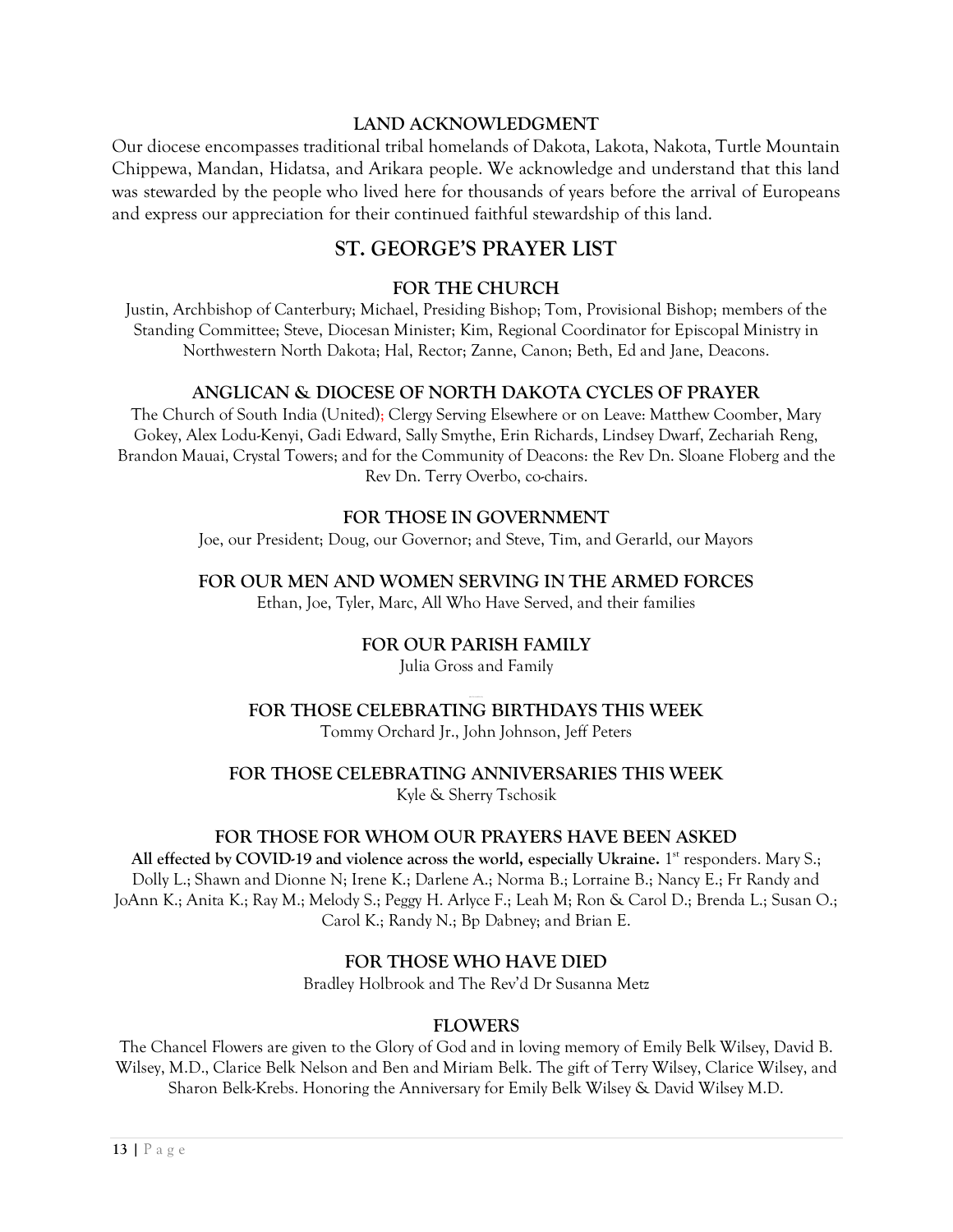#### **A PRAYER FOR UKRAINE**

Lord our God, Great and Almighty, we your sinful children turn to you with humility in our hearts and bow our heads low before you. We beseech your loving kindness and abundant blessings upon the nation - the people - of Ukraine during these days of great danger to their safety and well-being.

Our brothers and sisters, Lord, are once again threatened by aggressors who see them only as simple obstacles blocking the path to the complete domination of the precious land and resources of the country of Ukraine. Strengthen the people as they face this great danger, turning to you in the immeasurably deep faith, trust and love they have place in you all their lives. Send your heavenly legions, O Lord, commanded by the patron of Kyiv, Archangel Michael, to crush the desires of the aggressor whose desire is to eradicate your people.

Grant unity of mind, heart and soul, O Lord to all leaders in public service with those they serve. Unite them all into one, great Christian family, so that together, as brothers and sisters, they may glorify your majestic name - God in the holy trinity; Father, Son, and Holy Spirit, now and ever and unto ages of ages. Amen.—*[www.ukrainianorthodox.org.](about:blank)*

## **ANNOUNCEMENTS**

#### **WE HAVE A NEW MEMBER!**

Jo Ann Keehn has transferred her membership to St George's WELCOME JoAnn!

#### **FINANCIAL ASSISTANCE NEEDED!**

Father Hal offers his thanks all who donated towards one of our members needing a medical device. They have been acquired, but the member's savings are severely depleted. I invite you to give to this person's financial stability by contributing to Fr Hal's discretionary fund.

#### **ST. GEORGE'S T-SHIRTS**

T-shirts will be available at St. George's for pick-up the following days:

- $\triangleright$  Thursday June 2, 4-6 pm
- ➢ Friday June 3, 11-1pm
- $\blacktriangleright$  Sunday June 5, 9 1130 am

Please bring a cash or a check for \$10 and if you cannot afford one, please ask for a complimentary t-shirt! Wear your **RED** t-shirt to church Sunday June 5, Pentecost Sunday. We will take a picture outside after the service.

#### **SUNDAY FLOWERS**

If you are interested in supplying flowers for Sunday worship as a memorial, dedication or even as a celebration of loved ones, we have some open Sundays for altar flowers. You can make this a recurring dedication that you do the same week(s) of every year, or a one-time dedication for this year. The following Sundays are available;  $5^{\text{th}}$  Sunday of January,  $3^{\text{rd}}$  Sunday of March,  $2^{\text{nd}}$  and  $5^{\text{th}}$ Sundays of May,  $3^{\rm rd}$  and  $5^{\rm th}$  Sundays of July, 4 $^{\rm th}$  Sunday of August,  $2^{\rm nd}$  and  $5^{\rm th}$  Sundays of October and the  $2^{\text{nd}}$  and  $3^{\text{rd}}$  Sundays of December. Please reach out to us or leave a message at the church with your information and one of us will reach out to you. Thank you for considering sharing in this ministry and what a beautiful way to remember your loved ones.—*Sherrie Hopkins or Krista Reynolds, Flower Co-Chairs.*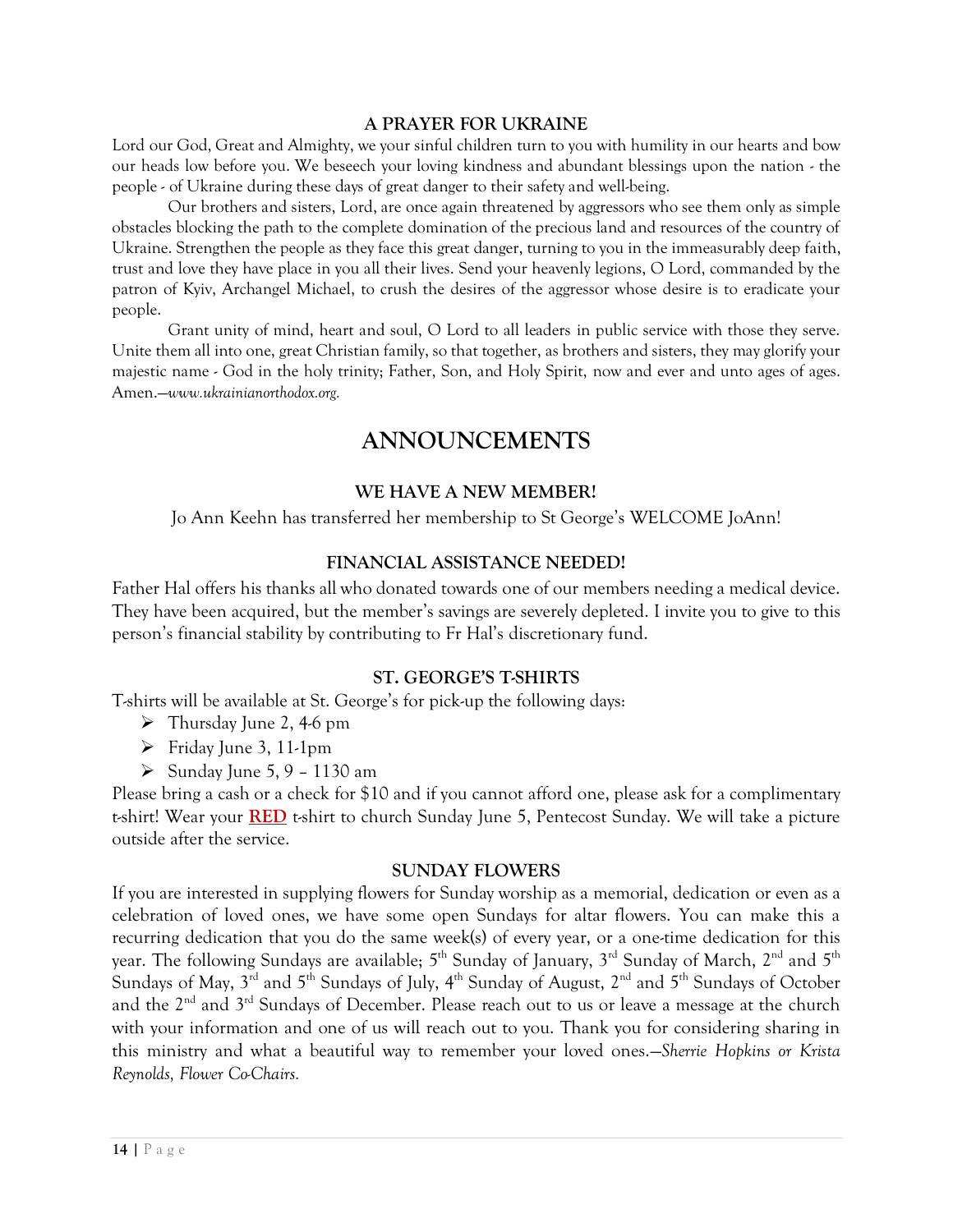### **COFFEE HOUR**

Please add your name to the list of Sunday Coffee Hour hosts in the Parish Hall!

### **SELECTED ST. GEORGE'S MINISTRIES**

- Blessing of Animals and Homes
- Burial, Depression, Marriage, Recovery, Taizé, and Veterans Rites
	- Centering Prayer Choir and Music
		- Choir and Music
	- Episcopal Relief and Development
	- *Godly Play* Diocesan Resource and Parish Ministry
		- St Vincent's Hospital, Haiti
		- Heaven's Helpers Soup Kitchen
			- **t** Hope Manor
			- Little Free Pantry
			- Ministry on the Margins
		- Ordained Ministry Discernment
			- **t** The Piecemakers
	- <sup>†</sup> Traditional Episcopal Christian Education for all Ages
		- Lutheran Immigration and Refugee Service
			- Ukrainian Support
			- United Thank Offering
			- United Way Homeless Banquet
				- Worship Assistants

### **DURING WORSHIP WE:**

- **PRAISE** God in music and song
- **LISTEN** to four Bible readings **AND** a reflection on God's Word
	- **AFFIRM** our faith
	- **PRAY** for others
	- **CONFESS** our sins
	- **ARE ASSURED** of forgiveness
	- **SHARE** the peace of Christ
- **UNITE IN** in Holy Communion by partaking of Jesus' redeeming Body and Blood
- Are **SENT** into the **WORLD CHALLENGED** to **BE** God's Hands and **DO** God's work, especially sharing with others our love for the Holy Trinity with others and being disciples to all in need.

### **AS EPISCOPALIANS WE PROMISE GOD WE WILL:**

Continue in the Apostles' teachings and fellowship, in prayer, and in sharing our resources. Persevere in resisting evil, but when we fail repent and return to the Lord. Proclaim by word and deed the Good News of God in Jesus Christ. Seek and serve Christ in all persons, loving our neighbor as ourselves. Strive for justice & peace & respect the dignity of all people.